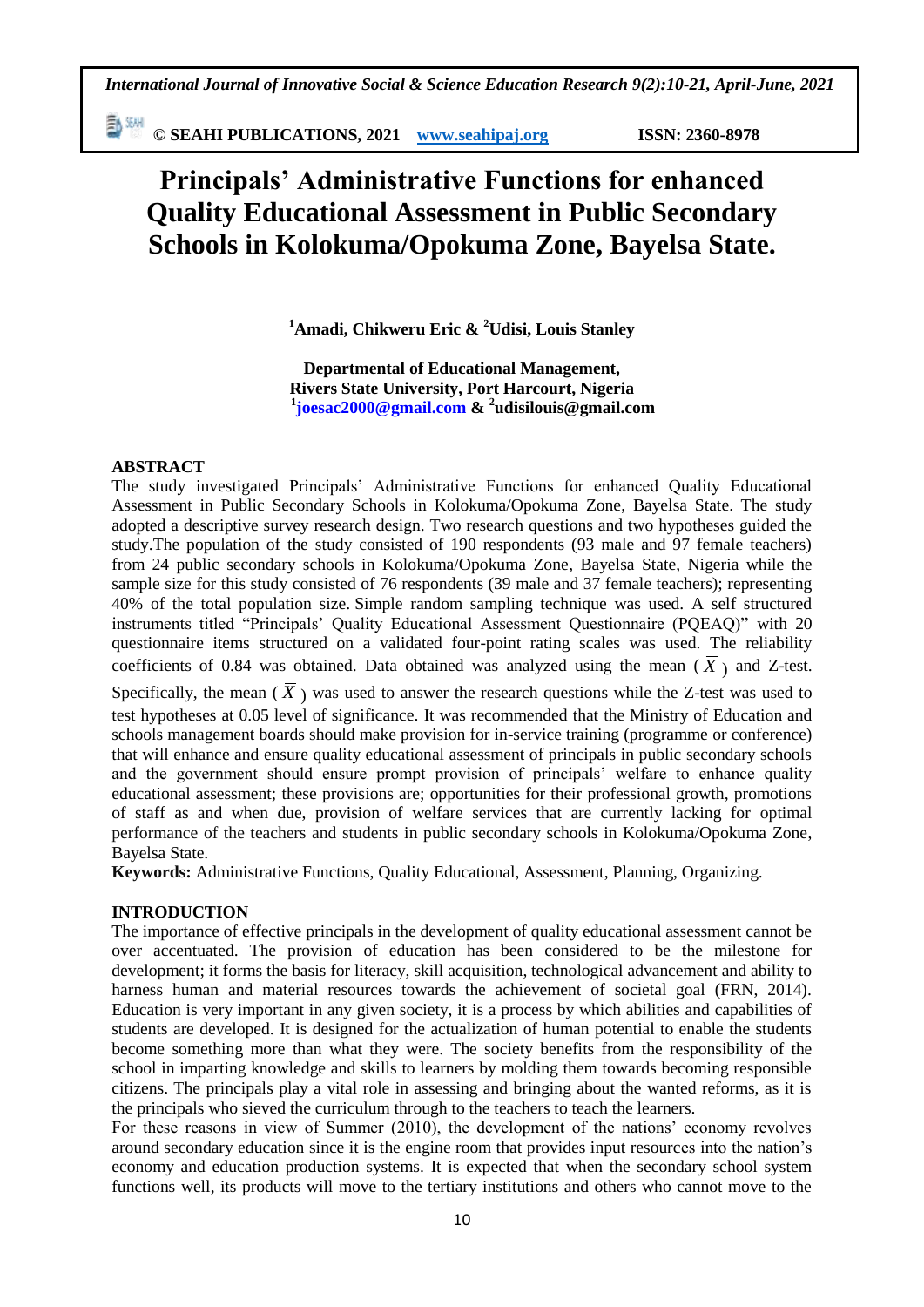tertiary institutions will also be useful and productive members of the society. It is of uttermost importance therefore to continually assess the secondary school system, mostly its teachers who are important to students" learning and performance. In agreement, Hanna (2015) opined that quality of the school can be checked through assessment with which decisions about teachers and their performance can be made and the quality of these teachers also give students the confidence to compete amongst themselves, to take on difficult tasks so as to discover and develop their real mettle as thinkers.

Hoy and Miskel (2013) therefore asserted that principals can be identified as the heart of the educational process and the main determinant of quality or effective educational activities in the secondary school setting. They are the engine room of any education system; they are the strength of a nation. They continue to retain their influence and it is difficult to ignore them in the teachinglearning administrative process. It is the indices for testing educational quality; thus is a challenge to schools to aspire and maintain a high level performance in internal and mostly external examinations for students.

In an exposition by Hoy and Miskel (2013), the administrative functions by the administrator (the principal) such as maintaining school administrative friendship both within the school and the community, allocation of duties to vice principals and teachers, division of labour, supervision/inspection, motivation, appropriate or timely display of leadership styles, effective utilization of school plants and maintaining mutual or cordial relationship with the community for an effective or viable tranquility that will bring an expected administrative outcome.

For education to effectively play its role in the society there is need for the principals' assessment to be effectively and adequately functioned. It is based on this fact that Palmer (2007) saw the principal as an administrator that is competent in guiding and influencing other people to learn. In all the level of teachers performance will determine the advancement of the society thus teachers" job performance has been identified as the significant key for schools to gain competitive advantage and superior productivity.

Administrative functions, elements or processes therefore ensure the sequential harmonization of organizational processes in achieving desirable educational goals. These principals" functions are planning, organizing, directing, coordinating, motivating, promoting and staffing. Hence, it is a concept that depicts the functions of every administrator as functional leader (head) in the execution of day to day activities of the school. Luthans (2005) observed and explained the functions of an administrator or manager such as Planning, Organizing, Staffing, Directing, Coordinating, Reporting, and Budgeting (POSDCORB) which no principal can achieve quality result in assessment without the use of these administrative functions, the administrative effectiveness of the school principal is a function of the administrative variables under investigation.

#### **Planning to enhanced Quality Educational Assessment**

In simplest terms planning is the determination of anything in advance of action. It is working out in broad outline the things that need to be done and the methods of doing them. Planning involves die ability to think, to analyze, and to make decisions. Every administrator must plan in order to succeed. Such plans must possess good qualities. According to Okeke et al cited in Okoroma (2016) the essential qualities of a good plan include: unity; community flexibility and precision.

Planning is the hallmark of every activity in life and organizations. It involves thinking and looking ahead into the future. In other words, it is strategizing for the future and sequentially following those activities in order of their priority for accomplishing result with the limited resources. Chima (2012) examined that the school administrator does a lot of planning for every activity as to achieve educational objectives and goals with the scarce resources available to the school. It is not an action administrators eventually carry alone but a collective activity which involves the administrator, members of staff and also the community which it situates. Upon the deplorable conditions, most schools are struggling to meet up the demand for quality education, which made the school administration obviously difficult without planning. Planning reduces the situation of numerous conflicting wants to be satisfied with the limited resources where it so exists. The school seems to be an unserious venture in the eyes of the society especially the public schools because of poor planning leading to inadequate attention by governments especially in the less developed societies (Igwe, 2008).

However according to Okoroma (2016), the values of planning are enumerated below

i. Advance planning enables the leader to see the various parts and put .them together to fit.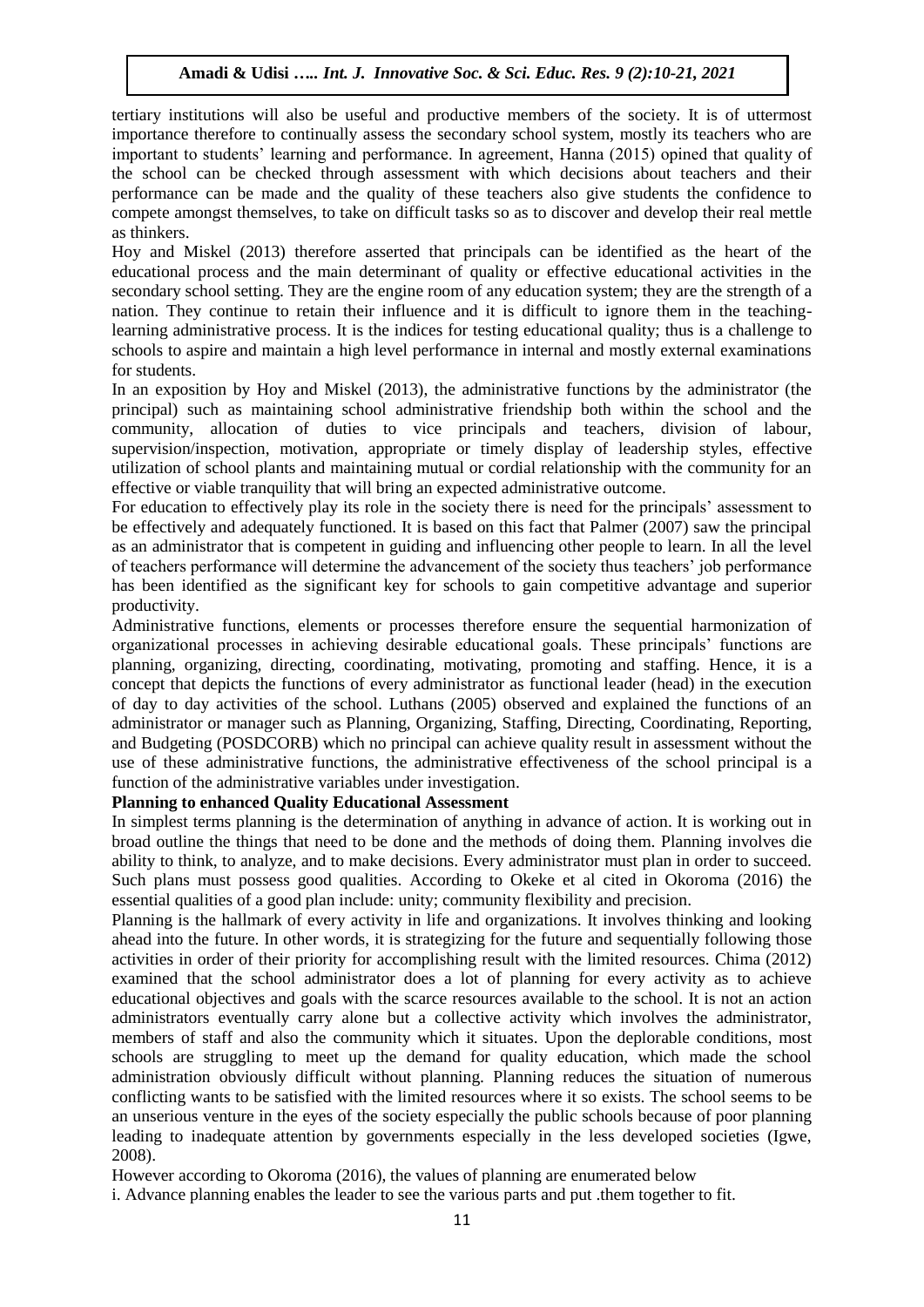ii. The number of emergencies is reduced. Delays can be foreseen and forestalled. Crises can be avoided.

iii. More efficient methods of operation can be used.

iv. Various standing plans, such as policies and standard operating procedures, can be used as a means of dele gating authority to subordinates

v. Planning provides die base of control. Plans constitute standards by which we judge performance. If planning is poorly done, control is likely to be weak.

vi. Planning forces the manager to focus on the objectives and not waste time on irrelevancies.

Nevertheless, improper implementations of planned activities have been attributed to why there are failures instead of the planning process itself in most circles. Often schools are stripped of funds, basic infrastructures and instructional facilities lacked and even salaries for education staffers are not promptly paid in most developing countries. Strike actions are common phenomenon in these countries. Obviously position of teachers and other staffers are not considered. Lack of material and financial resources have jeopardized the education sector that government and philanthropic supports are no more seen. In trying to ameliorate the decaying infrastructure and facilities required for effective teaching and learning (Terry, 2016).

These issues still bothering education in the third world societies today would have long been overcome in this 21st century but persistent bribery and corruption made practically everything impossible to accomplish. It becomes imperative that any nation who wants to develop along the global trends must consider education a national priority not to toil with it. This serves good purpose for developing countries to properly plan along the line without making mockery of the institution.

Planning thus ensures cohesion of activity and enables maximal accomplishment of set out objectives and goals with limited resources. It calls for just –in- time management of all processes as to cooperatively achieve result. Without planning, human, material and financial resources available cannot be fairly utilized to achieve school goals (teaching and learning). As Weldon and Weingart (2015) suggested that planning plays an important role in the goal effort and a group goal is expected to motivate planning. School activities are planned on daily, weekly, monthly, term and yearly basis by school administrators like curriculum planning, timetabling, conferences, seminars, examinations, graduation ceremonies, duty post schedules, teachers, students, sports, cultural days, school records organization, PTA and staff meetings, discipline, committee, school plant facilities, manpower, fund raising, supervisory and inspection activities and others are planned activities done by the school head and committee.

As the hallmark for school success, the School administrators must carry out an in depth analysis of all school activities and students performances involving staff, students and neighborhood community in planned actions in keeping good school – community relationship (Igwe, 2008). Good school – community relationships brew sense of belongingness among school and community members. It further enhances communication that is beneficial to build team to give all staff and parents fair participation in planning and implementing some school activities. In view of this importance, planning cannot be implemented with inadequate information. The information must be communicated to staff, students and community of that school in good time. Planning ensures time management process and commitment. No wonder successful school heads enjoy the support of their staff, students and community because of openness in school planning. Proper leadership planning ensures having clear, shared goals is an important factor in increasing group productivity and reducing group conflict (Remero & Pescosolido, 2008). Planning, finally determines the potency of the leader to attain set out specific goals in good time through the recognition of strengths and weaknesses of the human, material and financial resources available to the school.

Logically, the principals' function or managerial function of planning precedes other functions such as organising, directing and controlling. According Rowe (2007), planning is the process of thinking about and arranging the events needed to reach a specific goal. It involves the creation and forecasting of various scenarios that may arise during the course of carrying out a certain activity, with a view of knowing how to react to them. During the process of planning the first step is usually the identification of the school"s objectives or the objectives of the organisation. From these identified objectives of the school, adequate policies, strategies, methods, procedures and techniques to actualize these objectives can be

The objectives of a secondary school are usually interwoven with the personal objectives and of group of people who are associated with the school directly. This group of people who are associated with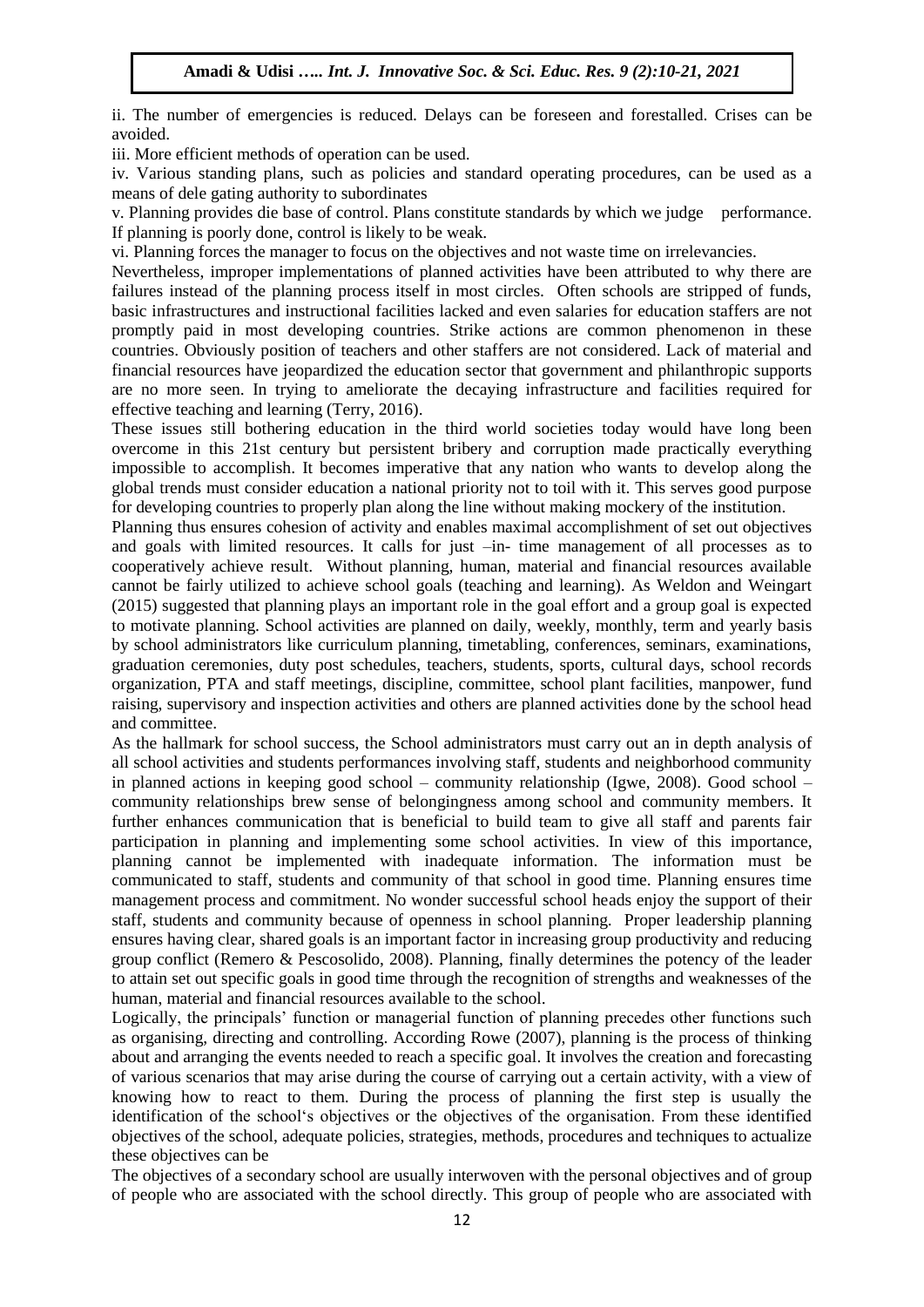the school includes owners (private or public ownership of the school, employees, parents, students and host community; their objectives if not taken into consideration can affect the school success or the achievements of its objectives. The owner, employee and student groups are regarded as inside the school (internal), whereas the parents and host communities are outside the school (external). The ability to equitably merge the internal and external objectives of the school in the process of planning enhances the likelihood of long-run success. However, a secondary school can also be viewed as an entity with its own independent objectives which may include the transmission of knowledge, growth and survival (Newstrom & Davis, 1993).

Newstrom and Davis (1993) further stated that during the process of planning and stating the objectives of the school, there are objectives which are not within the direct control of the school such as number of applicants into the school each year, technological changes in the school system and governmental policies. These are factors that are called planning premises because they are not within the direct control of the firm.

After the process of identifying the general objectives of the school, the next step is the determination of policies that follow. A school policy is a procedure which specifies the sequence of steps to be taken to attain an objective. The policies of the school are general statements which guide the decision making process in the school. Principals need to clearly stipulate the policy statements for guidance in the decision making process and for employees (teachers) to know what is required of them within the school. Policies are classified according to school hierarchy and the principals" functions involved. In a nutshell, the identification of the organisation's objectives and the formulation of policies, procedures and methods are all components of the school planning process (Newstrom & Davis, 1993).

# **Organizing to enhanced Quality Educational Assessment**

The job of school administrator far surpasses that of planning alone. He goes further to see that planned activities are fully organized to allow easy achievement of set out objectives and goals. Organizing is an important aspect of school administrators" function. Oluwuo and Uche (2014) uphold that organizing is an element of administration that is concerned with relating all components of the school into coordinated whole so as to achieve set goals. That is the school administrators, must assign to the academic and non academic staff specific roles to perform, build up human and material resources, to carry out the planned activities by bringing together these various jobs as one unit of school task, in achieving the school set out goal and objectives aimed at better teaching and learning. For example the school heads partake in organizing personnel for the school through proper needs assessment, staff retraining and creating favorable working conditions which helps to motivate teachers and increased their professional growth. The function of school heads remains to organize planned actions into concrete terms.

Organizing is usually the next function performed after planning; Okoroma"s (2016) is concern with:

- i. Determining the activities that are necessary to accomplish the planned goals.
- ii. Grouping the activities into a logical pattern, framework or structure.
- iii. Assigning the activities to specific positions and people, and,
- iv. Providing the personnel required to carry out the activities

Organizing is a process of bringing parts together into a unified whole that can operate effectively. The activity of organizing enables the tasks of an organization to be subdivided, related and arranged to create and become an operating unit or entity (Richardson, 2013). Organizing has to do with separating activities into tasks as well as relate responsibilities assigned to the various positions to one another. This enables an organization or institution has a form or shape. Organizing is the establishment of the formal structure of authority which facilitates the arrangement of work subdivisions in order to realize defined objectives.

Organizing provides a systematic means of differentiating and co-ordinating human and material resources to attain the goals of an institution; it is a means of harnessing the actions of many individuals to achieve group goals. The administrator should ensure that the various positions and roles in the organization are clearly defined, managed and understood. He must ensure that there is no over lapping of the roles. Amadi (2010) put forwarded that a common or same function should not be assigned to two or more persons. The immediate result of the organizing process is the creation, of organizational structure. The structure is a framework of the formal relationship structure. The structure is a framework of the formal relationships that have been established. Its purpose is to assist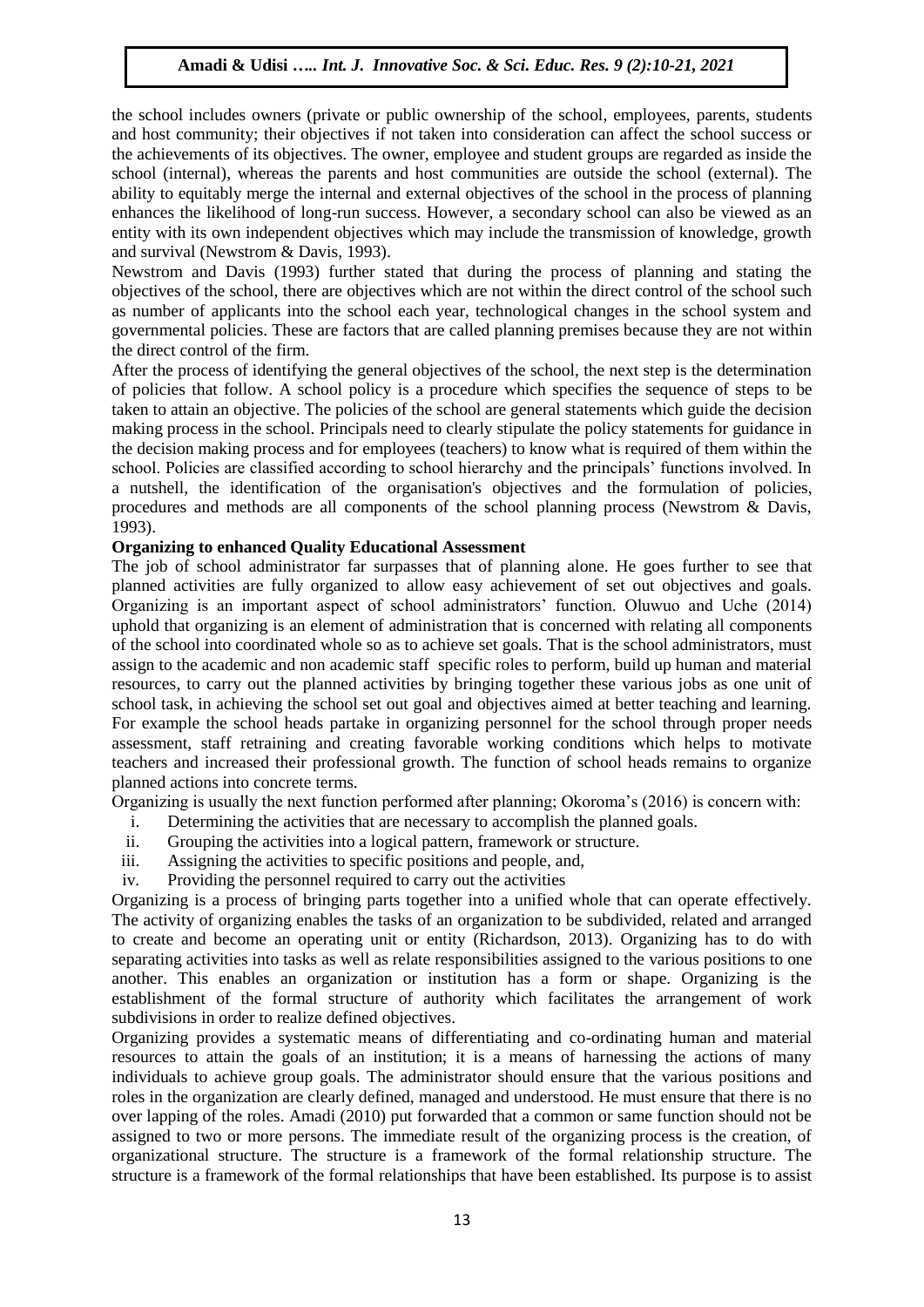in regulating and directing the efforts put forth in an Organization so that they are co-ordinated and consistent with the organizational purpose.

Organizing determines the way by which the goals conceived in the planning can be accomplished, in a secondary school environment, organizing is the responsibility of the principal. The principal has the duty of setting up a kind of model that represents a formal organisation, indicating the group of activities, authority relationships and formal communication channels (organisation chart). The organisation chart represents the result of the management function of organizing (Thom-Otuya, 2006). These functions of principals consist of determining the activities to be performed in an organization and the grouping of these activities and assigning managerial authority and responsibility to people in the organisation (Ivancevich, Konopaske, & Matteson, 2007).

An essential aspect of organising is departmentation, it is the grouping of activities in a business enterprise in this case a secondary school on the basis of different factors. For instance, teachers can be grouped into the subjects or classes they teach, they can also be grouped into experience or length of service. Also students can be grouped into various classes, intelligence, age, gender, and subject of study and so on. This act of grouping employees and students into categories is an essential aspect of organising and is crucial in every organisation such as a school.

As schools expand and grow in size, growth may take place vertically or horizontally. The growth is said to be vertical when more principals and vice principals are added into the school system. For instance, recently, as a result of the separation between junior secondary and senior secondary schools, additional principals have been employed to handle the various schools. On the other hand, the addition of more principals" functions with the level held constant represents a horizontal growth (Ivancevich et al, 2007).

The determination of the school"s organisational philosophy (centralisation or decentralisation), principals" centralisation is obtainable when authority is centralized at the top levels of the school management. While decentralization occurs when the school management philosophy is decentralized and the determination of this relationship in the school management philosophy is a function of organization (Ogbonnaya, 2010).Every secondary school organisation is made up of personnel. These employees are meant to be trained and retrained on a regular basis. This process of training and retraining is an essential aspect of organising that is the responsibility of principals in the school system.

#### **Statement of the Problem**

Effective principals for greater performance are dependent on proper utilization of managerial elements (planning and organizing) to quality educational assessment. Hence, concerted efforts are geared towards an identified administrative strategy that will lead to success in the management of schools. Amadi (2010) observed that some principals spend more time in private businesses such as selling wares; recharge card, etc, as a means to meet up their financial burdens. He further stated that on self-development one has to look out for greener pastures outside the teaching job as promotions are not readily implemented, remunerations do not add up for quality of life of the affected principals. Moreover, Summer (2010) reaffirmed that in secondary schools, some principals lack leadership skills, knowledge and implementation of the roles needed for academic growth and productivity. In his view, many equally lack the knowledge of quality educational assessment needed to transform the administration in the secondary school. Also, the need for principals to continually participate in professional development programmes for knowledge building regarding school assessment that will engage them in mentoring programmes in the school system can never be over emphasized; these will improve the self-knowledge building and development.

However, the school as an integrated system that requires exceptional performance, the deficiency by the principals has resulted in poor planning and organizing. These indices made most principals absent themselves from school to the detriment of their students let alone implementing quality educational assessment. Accordingly, these are testimonies that influence alarming rise of poor attitude to work which invariably lead to poor teachers' job performance in public senior secondary schools because the principals serve as the watch dog over both the teachers and the students. Therefore, the study investigated principals" administrative functions for enhanced quality educational assessment in public secondary schools in Kolokuma/Opokuma Zone, Bayelsa State.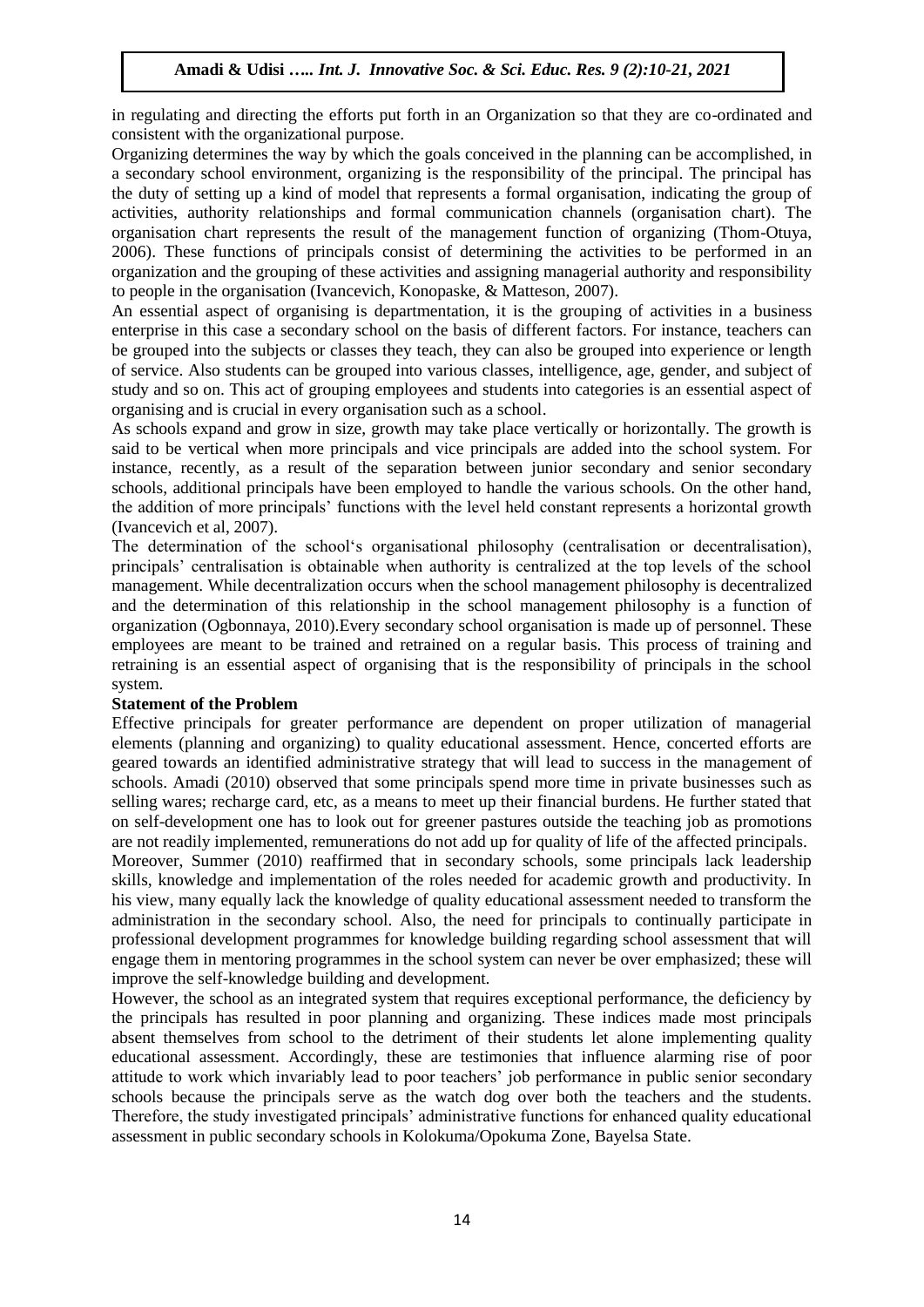# **Purpose of the Study**

The purpose of the study is to assess principals" administrative functions for enhanced quality educational assessment in public secondary schools in Kolokuma/Opokuma Zone, Bayelsa State, Nigeria. Specifically, the objectives of the study are to:

- 1. examine the extent planning enhances quality educational assessment of principals in public senior secondary schools in Kolokuma/Opokuma Zone, Bayelsa State.
- 2. assess the extent organizing enhances quality educational assessment of principals in public senior secondary schools in Kolokuma/Opokuma Zone, Bayelsa State.

# **Research Questions**

Based on the objectives of the study, the following research questions were raised to guide the study.

- 1. To what extent does planning enhance quality educational assessment of principals in public senior secondary schools in Kolokuma/Opokuma Zone, Bayelsa State?
- 2. To what extent does organizing enhance quality educational assessment of principals in public senior secondary schools in Kolokuma/Opokuma Zone, Bayelsa State?

#### **Hypotheses**

The following hypotheses guided the study:

- 1. There is no significant difference between the mean responses of male and female teachers regarding the extent planning enhances quality educational assessment of principals in public senior secondary schools in Kolokuma/Opokuma Zone, Bayelsa State.
- 2. There is no significant difference between the mean responses of male and female teachers regarding the extent organizing enhances quality educational assessment of principals" in public senior secondary schools in Kolokuma/Opokuma Zone, Bayelsa State.

#### **METHODOLOGY**

This study adopted descriptive research survey design. The population of the study consisted of 190 teachers (male 93 and 97 female teachers) from 24 public secondary schools in Kolokuma/Opokuma Zone, Bayelsa State. The sample consisted of 76 respondents (39 male and 37 female teachers); representing 40% of the total population size (190). The study was randomly selected and drawn using a simple random sampling technique. The instrument is a self-structured questionnaire titled "Principals" Quality Educational Assessment Questionnaire (PQEAQ)". The instrument were structured on a validated modified four-point rating scale response options of: Very High Extent  $(VHE) = 4$  Points, High Extent (HE) = 3 Points, Low Extent (LE) = 2 Points, Very Low Extent (VLE)  $=1$  Point. To ascertain the reliability of the instrument, the researcher adopted a pilot study of 20 respondents (10 male and 10 female teachers, not part of the sample size but from Rivers State secondary schools in Obia/Akpor). The reliability coefficient of 0.84 was obtained. Data obtained was analyzed using the mean  $(\bar{X})$  and Z-test. Specifically, the mean  $(\bar{X})$  was used to answer the research questions while the Z-test was used to test hypotheses at 0.05 level of significance.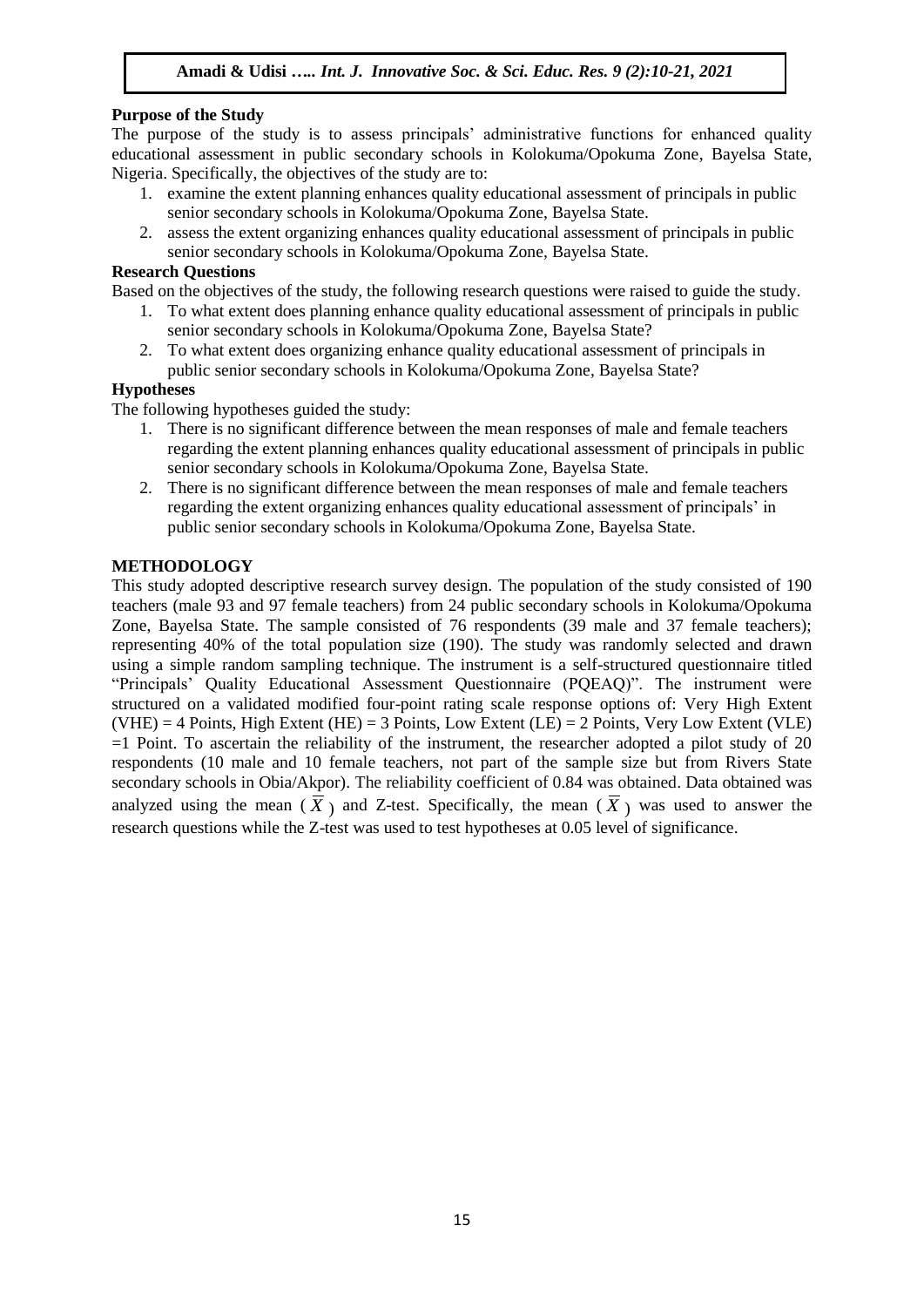#### **DISCUSSION OF RESULTS**

**Research Question 1:** *To what extent does principals' planning enhance quality educational assessment of principals in public senior secondary schools in Kolokuma/Opokuma Zone, Bayelsa State?*

**Table 1: Mean for planning on quality educational assessment of principals**

| S/N                      |                                                                                                                                                  | Male $(N=39)$ |      |            |      | Female $(N=37)$ |            |  |
|--------------------------|--------------------------------------------------------------------------------------------------------------------------------------------------|---------------|------|------------|------|-----------------|------------|--|
|                          | <b>Statements</b>                                                                                                                                |               | S.D. | <b>RMK</b> | M    | S.D.            | <b>RMK</b> |  |
| $\mathbf{1}$             | Planning promotes principals' functions in the<br>school setting                                                                                 | 3.09          | 0.91 | HE         | 3.45 | 0.59            | <b>HE</b>  |  |
| $\sqrt{2}$               | It is a means to exhibit discipline in the school<br>system                                                                                      | 3.09          | 0.91 | HE         | 3.37 | 0.55            | <b>HE</b>  |  |
| 3                        | Planning eradicates poor school management by<br>the principal                                                                                   | 3.12          | 0.91 | HE         | 3.47 | 0.58            | <b>HE</b>  |  |
| $\overline{\mathcal{A}}$ | Educational<br>assessment is<br>among<br>control<br>measures to put an end to indifference and<br>indecisive attitude to officials school duties | 3.13          | 0.89 | HE         | 3.22 | 0.70            | <b>HE</b>  |  |
| 5                        | Planning will be complete without effective<br>principals' assessment                                                                            |               | 0.79 | LE         | 1.56 | 0.63            | LE         |  |
| 6                        | Principal's punctuality depends<br>partial on<br>educational assessment in planning                                                              | 3.11          | 0.90 | <b>HE</b>  | 3.19 | 0.75            | <b>HE</b>  |  |
| 7                        | Taking good decisions in advance by the school<br>principals enhance planning                                                                    | 3.07          | 0.90 | <b>HE</b>  | 3.37 | 0.57            | <b>HE</b>  |  |
| $\,8\,$                  | Planning enhances set schedules for school                                                                                                       | 3.12          | 0.86 | HE         | 3.53 | 0.58            | <b>HE</b>  |  |
| 9                        | Planning make provision for need assessment<br>before any procurement is made                                                                    | 3.09          | 0.92 | HE         | 3.41 | 0.59            | <b>HE</b>  |  |
| 10                       | Not stating needed teaching/learning aids in<br>lesson notes and sourcing for them.                                                              |               | 0.49 | LE         | 1.48 | 0.51            | LE         |  |
|                          | <b>Grand Mean</b>                                                                                                                                | 2.79          | 0.85 | HE         | 3.01 | 0.60            | <b>HE</b>  |  |

Field data 2020 (HE=High Extent; LE=Low Extent).

Result from Table 1 shows the mean responses of male and female teachers regarding to how planning enhances quality educational assessment of principals in public senior secondary schools Kolokuma/Opokuma Zone, Bayelsa State. As shown, the grand mean response for male teachers is 2.79 while that of female teachers is 3.01. This result shows that male and female teachers regarding to how planning enhances quality educational assessment of principals in public senior secondary schools in Kolokuma/Opokuma Zone, Bayelsa State to a high extent.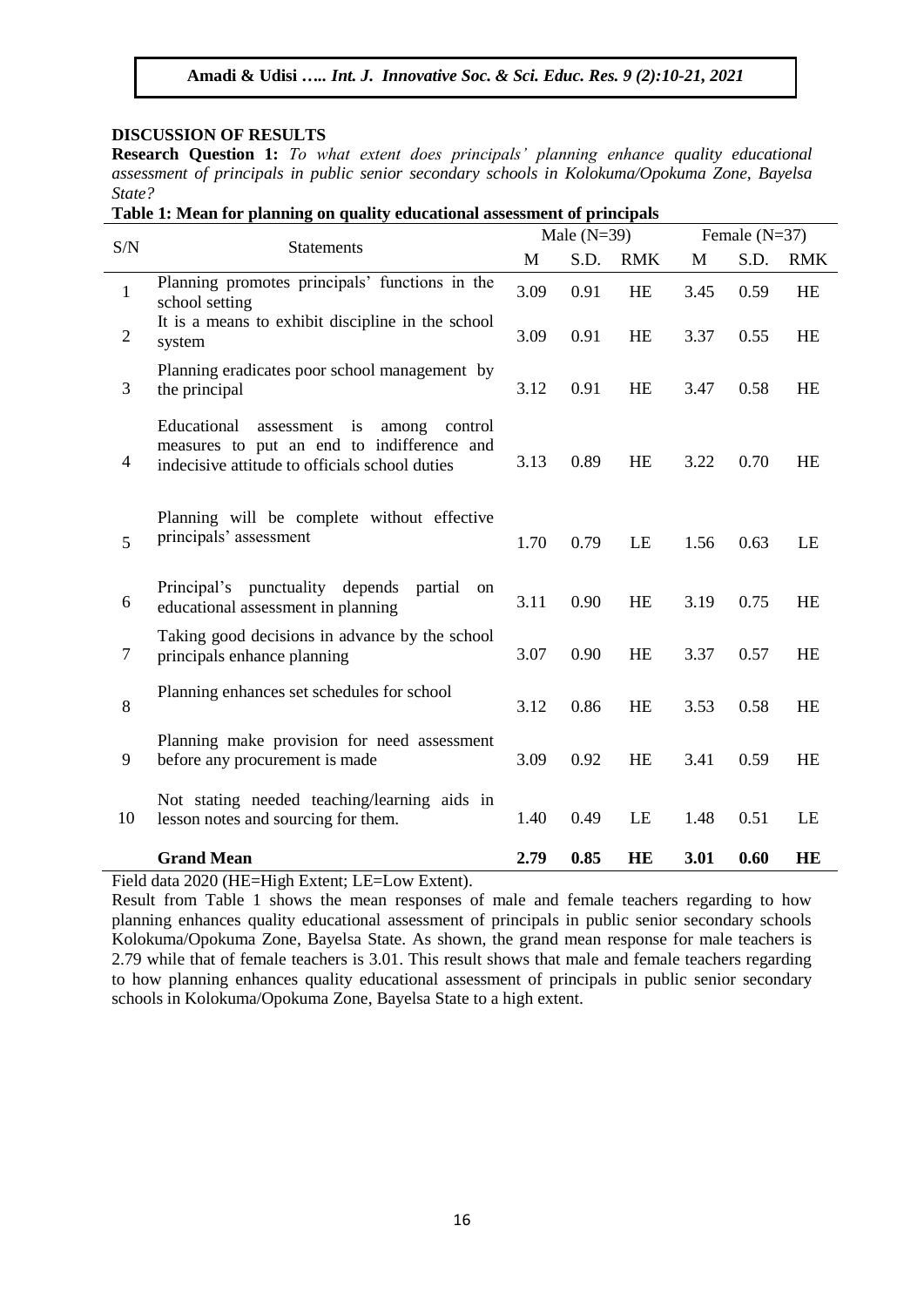**Research Question 2:** *To what extent does principals' organizing enhance quality educational assessment of principals in public senior secondary schools in Kolokuma/Opokuma Zone, Bayelsa State?*

| Table 2: Mean for organizing on quality educational assessment of principals |                                                                                                                    |               |      |            |                 |      |            |  |
|------------------------------------------------------------------------------|--------------------------------------------------------------------------------------------------------------------|---------------|------|------------|-----------------|------|------------|--|
| S/N                                                                          | <b>Statements</b>                                                                                                  | Male $(N=39)$ |      |            | Female $(N=37)$ |      |            |  |
|                                                                              |                                                                                                                    |               | S.D. | <b>RMK</b> | M               | S.D. | <b>RMK</b> |  |
| 11                                                                           | Principals' organizing places teachers-students<br>centred in operation                                            | 3.52          | 0.50 | HE         | 3.52            | 0.50 | HE         |  |
| 12                                                                           | Principals' organizing expertise determines the<br>function of the academic domains of the students                | 3.65          | 0.48 | <b>HE</b>  | 3.47            | 0.50 | HE         |  |
| 13                                                                           | Effective principals' assessment in the school<br>system enhances schools' operations                              | 3.67          | 0.47 | HE         | 3.51            | 0.50 | HE         |  |
| 14                                                                           | Without good principals, organizing quality<br>assessment will be attained                                         | 1.57          | 0.50 | LE         | 1.52            | 0.50 | LE         |  |
| 15                                                                           | Principals' quality assessment enhances the<br>organization of the school                                          | 3.53          | 0.50 | HE         | 3.30            | 0.46 | <b>HE</b>  |  |
| 16                                                                           | Having school level calendar and time table for<br>all activities                                                  | 3.43          | 0.50 | HE         | 3.33            | 0.73 | <b>HE</b>  |  |
| 17                                                                           | Grouping academic activities, programme and<br>needed equipment into logical patterns                              | 3.49          | 0.50 | <b>HE</b>  | 3.44            | 0.50 | <b>HE</b>  |  |
| 18                                                                           | Keeping school equipment in appropriate places                                                                     | 3.69          | 0.46 | HE         | 3.44            | 0.50 | HE         |  |
| 19                                                                           | Not having comprehensive and handy catalogue                                                                       | 1.61          | 0.49 | LE         | 1.73            | 0.53 | LE         |  |
| 20                                                                           | Keeping attendance and movement registers for<br>staff and students strictly                                       | 3.61          | 0.49 | HE         | 3.29            | 0.45 | <b>HE</b>  |  |
|                                                                              | <b>Grand Mean</b><br>$2020$ (III) III 1 $\blacksquare$<br>$\mathbf{v}$ $\mathbf{v}$ $\mathbf{v}$<br>$\blacksquare$ | 3.18          | 0.49 | HE         | 3.06            | 0.52 | HE         |  |

**Table 2: Mean for organizing on quality educational assessment of principals**

Field data 2020 (HE=High Extent; LE=Low Extent).

Result from Table 2 shows the mean responses of male and female teachers regarding to how organising enhances quality educational assessment of principals in public senior secondary schools. As shown, the grand mean response for male teachers is 3.18 while that of female teachers is 3.06. This result shows that male and female teachers regarding to how organising enhances quality educational assessment of principals in public senior secondary schools in Kolokuma/Opokuma Zone, Bayelsa State to a high extent.

**Hypothesis 1:** There is no significant difference between the mean responses of male and female teachers regarding the extent planning enhances quality educational assessment of principals in public senior secondary schools in Kolokuma/Opokuma Zone, Bayelsa State.

|                |     | <b>Table 5: 2-test for planning on quanty equivalental assessment of princip</b> |      |      |      |                       |  |
|----------------|-----|----------------------------------------------------------------------------------|------|------|------|-----------------------|--|
| Groups         | - N | M                                                                                | S.D. |      |      | Z-cal Z-crit Decision |  |
| Male           | 39  | 2.79                                                                             | 0.85 | 3.70 | 1.96 |                       |  |
| Female         | -37 | 3.01                                                                             | 0.60 |      |      | Rejected              |  |
| $\blacksquare$ |     |                                                                                  |      |      |      |                       |  |

**Table 3: z-test for planning on quality educational assessment of principals**

Field data 2020

Result from Table 3 shows the Z-test analysis for the hypothesis, there is no significant difference between the mean responses of male and female teachers regarding the extent planning enhances quality educational assessment of principals in public senior secondary schools in Kolokuma/Opokuma Zone, Bayelsa State. The result shows a calculated Z-test value of -3.70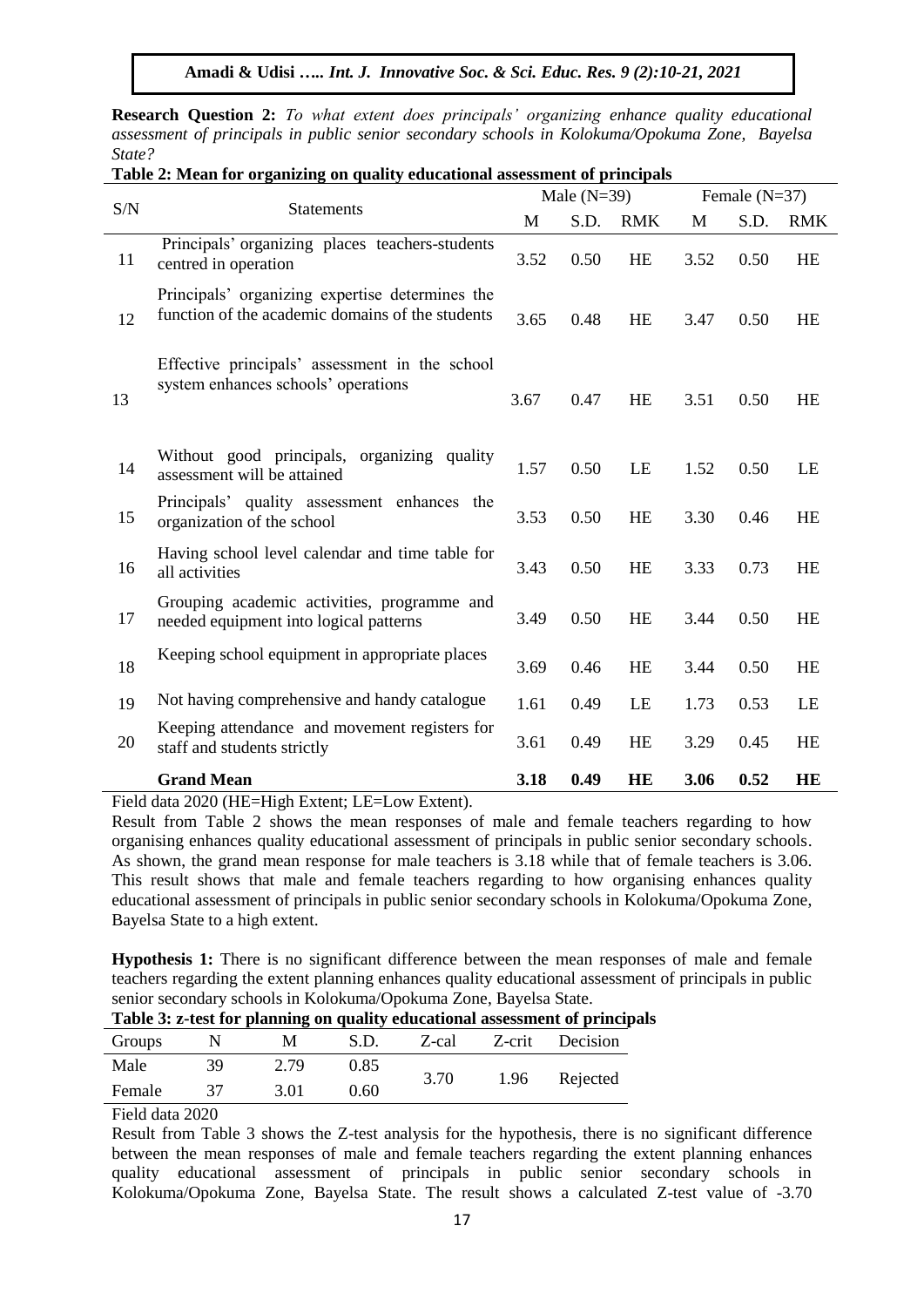(negative sign not important). The critical value of  $Z$  is 1.96. Since the calculated value of  $Z$  is greater than the critical value of Z, the hypothesis is rejected. This implies that there was a significant difference between the mean scores of male and female teachers regarding the extent planning enhances quality educational assessment of principals in public senior secondary schools in Kolokuma/Opokuma Zone, Bayelsa State. This significant difference is however due to the extent between the two groups of respondents because the grand mean scores show that both male and female teachers perceived to a high extent that planning enhances quality educational assessment of principals in public senior secondary schools in Kolokuma/Opokuma Zone, Bayelsa State.

**Hypothesis 2:** There is no significant difference between the mean responses of male and female teachers regarding the extent organizing enhances quality educational assessment of principals in public senior secondary schools in Kolokuma/Opokuma Zone, Bayelsa State.

| Groups         |    | M    | S.D. | Z-cal | Z-crit | Decision |  |
|----------------|----|------|------|-------|--------|----------|--|
| Male           | 39 | 3.18 | 0.49 | 2.91  | 1.96   |          |  |
| Female         | 37 | 3.06 | 0.52 |       |        | Rejected |  |
| $\blacksquare$ |    |      |      |       |        |          |  |

**Table 4: z-test for organizing on quality educational assessment of principals**

Field data 2020

Result from Table 4 shows the Z-test analysis for the hypothesis, there is no significant difference between the mean responses of male and female teachers regarding the extent organizing enhances quality educational assessment of principals in public senior secondary schools in Kolokuma/Opokuma Zone, Bayelsa State. The result shows a calculated Z-test value of 2.91. The critical value of Z is 1.96. Since the calculated value of Z is greater than the critical value of Z, the hypothesis is rejected. This implies that there was a significant difference between the mean scores of male and female teachers regarding the extent organizing enhances quality educational assessment of principals in public senior secondary schools in Kolokuma/Opokuma Zone, Bayelsa State. This significant difference is however due to the extent between the two groups of respondents because the grand mean scores show that both male and female teachers perceived to a high extent that organizing enhances quality educational assessment of principals in public senior secondary schools in Kolokuma/Opokuma Zone, Bayelsa State.

#### **DISCUSSION OF FINDINGS**

# **1) The extent Planning enhance Quality Educational Assessment of Principals**

Research Question one sought to find out how planning enhance quality educational assessment of principals in public senior secondary schools in Kolokuma/Opokuma Zone, Bayelsa State to a high extent. The result shows that both male and female teachers promote planning towards principalship operations; it is a means to exhibit discipline in the school system; it also eradicates poor school management by the principal. Furthermore, educational assessment in planning is among control measures to put an end to indifference and indecisive attitude to officials school duties and that principal"s punctuality depends on partial educational assessment in planning; taking decisions in advance on staff needs by the school; having set schedules for the use of school buildings (library and laboratories) and carrying out need assessment before any procurement is made. On the contrary, Secondary school education planning will be complete without effective principals in assessment andnot stating needed teaching/learning aids in lesson notes and sourcing for them.

Planning, according to Ayeni (2010), begins the chain of management functions. It is foundational and the success of subsequent manager"s efforts depends on it. Planning involves setting objectives and deciding on the course of action for achieving the set objective. The objectives set are statements of intent. Planning also includes identifying course of action from alternatives, ensuring effective implementation, evaluation and corrective measures are built in. Planning pervades all levels of the organisation (school), from the principals to teachers. The scheme of work stating what is to be taught week by week and the school calendar stating when tests, examination, and breaks will be observed are forms of plans. The teacher, for instance, need to plan, the resources needed for a science lesson, how to use them to achieve set lesson objectives.

Planning, as stated by Melisa (2017), "involves choosing tasks that must be performed to attain organizational goals, outlining how the tasks must be performed and indicating when they should be performed. To him, planning activities focuses on attaining goals." Hence management, according to this view, should outline exactly what should be done to achieve the objectives an institution or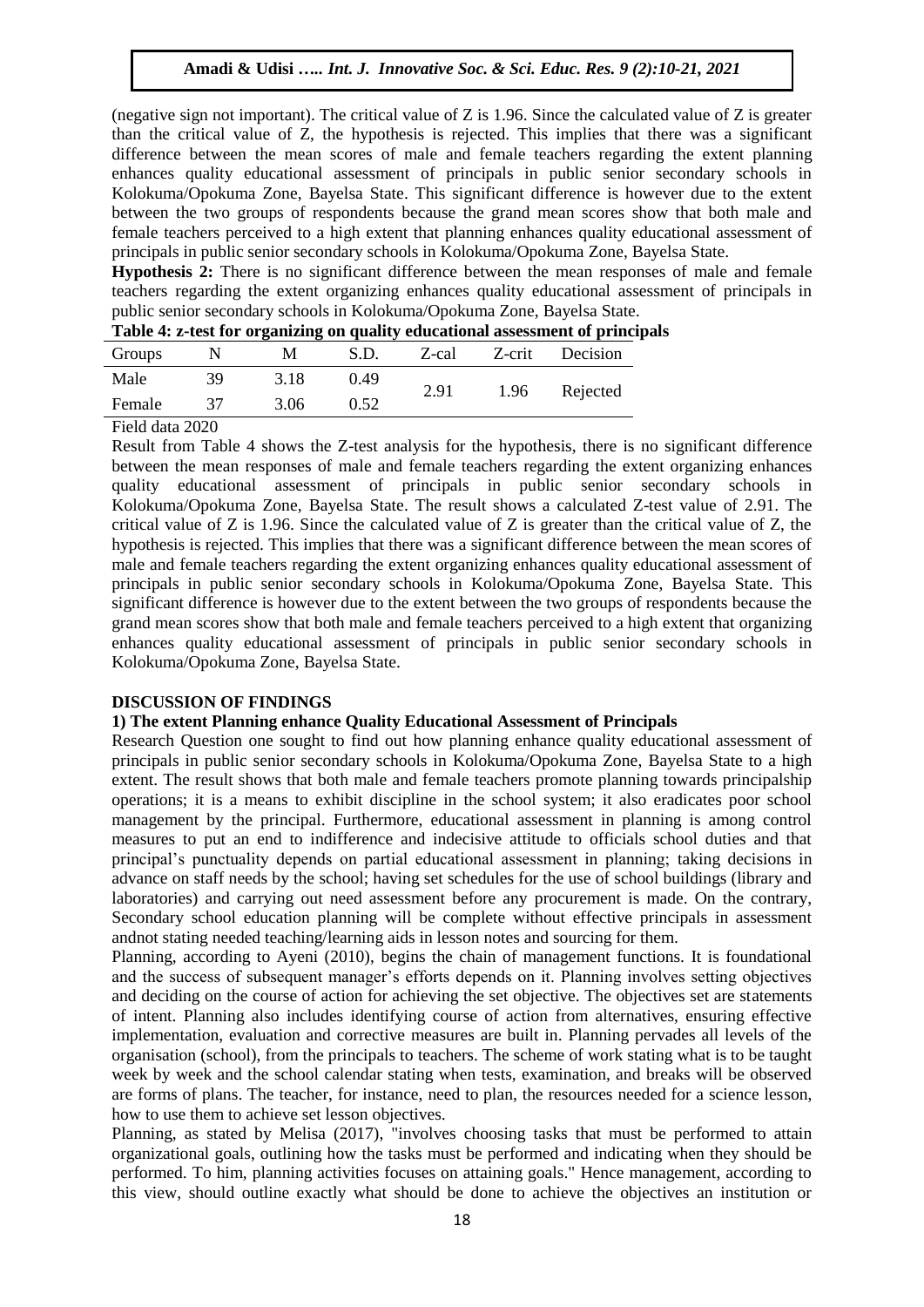organisation is set up to achieve. In educational institutions, the target is production of quality graduates. Activities of the institution or school should by implication, focus on how to employ human, material and financial resources to achieve this goals of producing quality graduates in the short and long term.

Planning is a managerial function which has to do with determination of what is to be done in advance of action. It includes decision on when, how and sometimes where it will be done. Ekal (2016) said the ultimate of this function is to achieve educational objectives effectively. The aim of planning, according to him, is that resources will be judiciously utilised to derive maximum benefit. There is no gainsaying, the fact that the expected benefit of utilizing resources in education is seen in the academic achievement of students. Planning pervades all levels of the education system. The daily lesson plans and scheme of work and the syllabi are symbols of planning. Availability and utilization of these should indicate school level planning. Whether good planning has a relationship with academic achievement is an issue requiring investigation.

#### **2) The extent Organizing enhance Quality Educational Assessment of Principals**

Research Question two sought to find out that organizing enhances quality educational assessment of principals in public senior secondary schools in Kolokuma/Opokuma Zone, Bayelsa State to a high extent. The result shows that both male and female teachers enhance principals regarding organising and places teachers-students centred in operation and that principals" organizing expertise determines the function of the academic domains of the students; also, changes and innovations on the organization of policy of education can be achieved by an effective principals" assessment in the school system; principals' quality assessment enhance the organization of the school; and having school level calendar and time table for all activities; grouping academic activities, programme and needed equipment into logical patterns; keeping school equipment in appropriate places and keeping attendance and movement registers for staff and students strictly. On the negative hand,without good principalship organizing quality assessment will be attained and not having comprehensive and handy catalogue

Another function necessary for effective management is organizing. To organize is to arrange human and material resources and even functions, systematically. Organizing is an important tool to achieving organizational goals. It helps to avoid confusion delays by defining activities, authority, relationship and ensures that workers are placed on the job they are best suited. This makes for efficiency and effectiveness by implication. According to Chariotte (2002), school organizing refers to how schools arrange resource for maximum effect on students learning. Effective organizing of resources can convey to students that learning is not just important but the primary business of the school in his opinion. Other elements according to him are just there to support learning. Okoroma (2016) saw organizing as the next function to be performed after planning. It is concerned with "grouping the activities into a logical pattern, framework or structure, assigning the activities to specific positions and people and providing the personnel required carrying out the activities." This involves the creation of organizational structures which spell out positions, functions and relationships, and synchronize all to facilitate the achievement of set goals. Organizing, as a function of an effective manager, enables him to bring together human and material resources available, employing them to achieve objectives and goals of the organisation. Organizing also involves decision on the duties and responsibilities of individuals in the school, the use to which infrastructure and equipment should be put and making sure they are placed appropriately: science equipment in the laboratories and books in the library. At the school level, organizing include departmentalization, compartmentalisation of resources for easy utilization and coordination.

Chariotte (2002) also stated that school organisation refer to how schools arrange resources for maximum effect on students learning. He stated further that through organisation of resources staff (teachers) can convey to students that learning is not just important but the primary business of the school and other elements are there to support learning. According to Melisa (2017) the principal has the responsibility of creating departments, sections and units in the school. An effective manager or principal should ensure that the heads of such departments, subjects, hostels, games and sports should be appointed based on specialization, competence and set down rules. These explanations imply that availability and effective use of an organizational chart, roster etc. should point to effective management in a school.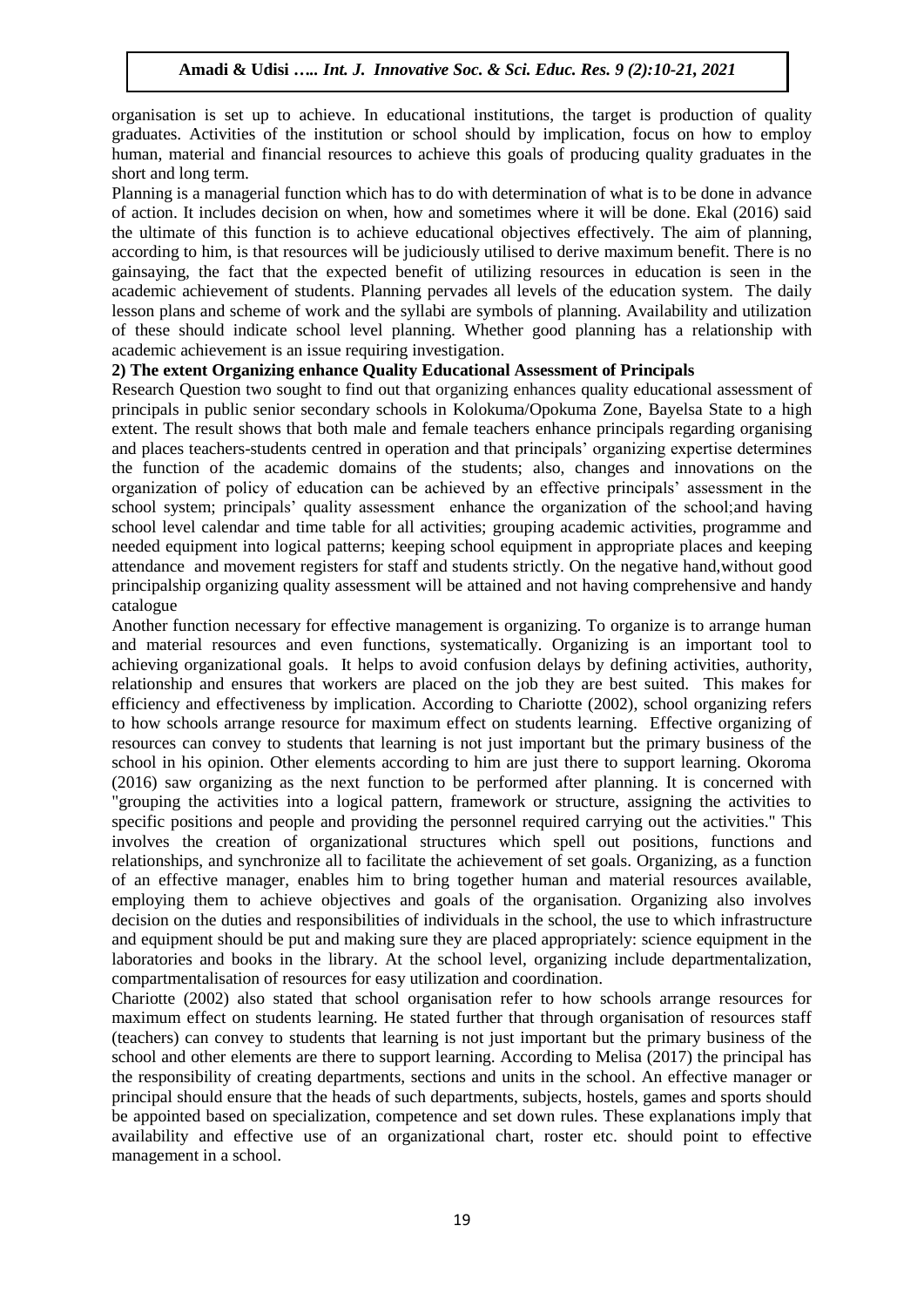#### **CONCLUSION**

From the findings of the study, it was observed that principals" administrative functions such as planning and organizing enhance quality educational assessment in public secondary schools in Kolokuma/Opokuma Zone, Bayelsa State, to a high extent. It was therefore, concluded that the principals" administrative functions in secondary schools enhanced quality educational assessment in public secondary schools in Kolokuma/Opokuma Zone, Bayelsa State. This shows that the general performances of the principal on teachers and students as a result of quality educational assessment are determined by the principals" administrative functions.

#### **RECOMMENDATIONS**

Based on the findings of this study, the following recommendations are made:

- 1. Ministry of Education and schools management boards should make provision for in-service training (programme or conference) that will update and ensurequality educational assessment of principals in public secondary schools in Kolokuma/Opokuma Zone, Bayelsa State.
- 2. The government should ensure prompt provision of principals and teachers" welfare to be effective on quality educational assessment. These provisions are; opportunities for their professional growth, promotions of staff as and when due, provision of welfare services that are currently lacking in public secondary schools in Kolokuma/Opokuma Zone, Bayelsa State.

#### **REFERENCES**

- Amadi, G. N. (2010). Teachers' Role for Effective Learning and High Academic Achievement in Nigerian Schools. *Nigerian Journal of Empirical Studies in Psychology and Education 1(11), 50-54*.
- Ayeni, A. J. (2010). *Teachers Instructional Task Performance and Principals Supervisory Role as Correlates of Quality Assurance in Secondary Schools in Ondo State*. Doctoral Dissertation, Obafemi Awolowo University, Ile-Ife, Nigeria.
- Chariotte, D. (2002). Enhancing Student Achievement. Retrieved Feb. 2020 from [www.http://asecl.org.](http://www.http/asecl.org)
- Chima, S. U. (2012). Effective Integration of Administrative Processes in School Administration. *Academic Research International Journal Vol. 2, No. 2, ISSN-L: 2223-9553, ISSN: 2223- 9944*
- Ekal, L. R. (2016). *Influence of Principals' Management of Resources on Students' Performance*.Retrieved Feb. 2020 from [http://pdfs.semanticsscholars.org.](http://pdfs.semanticsscholars.org/)
- Federal Republic of Nigeria (2014*). National Policy on Education*. Abuja NERDC. Press.
- Hanna, D. (2015). *Quality and Management in Universities*. New York: the Free Press.
- Hoy, W. K. & Miskel, C. G. (2013). *Educational Administration: Theory, Research and Practice* (9<sup>th</sup> ed). New York. The McGraw-Hill Companies, Inc.
- Igwe, L. E. B. (2008). *Fundamentals of School Community Relations Management:* Political and Legal Dimensions. Port Harcourt: Pam Unique Publishers.
- Ivancevich, J., Konopaske, R., & Matteson, M. (2007). *Organizational Behaviour and Management.* NewYork: McGraw-Hill Irwin.
- Luthans, F. (2005). *Organizational Behavour, 10th edition.* New York: McGraw-Hill Companies, Inc.
- Melisa, S. (2017). *Relationship between Resource Planning and School Organisational Performance.*Retrieved Feb. 2020 from [www.projecttopics.org.](http://www.projecttopics.org/)
- Newstrom, J. & Davis, K. (1993). *Organisation Behaviour*: Human Behaviour at Mark. NewYork: McGraw-Hill.
- Ogbonnaya, N.O. (2010). *Principles and Applications of Educational Policies in Nigeria*. Nsukka, Enugu: University Trust Publishers.
- Okoroma, N. S. (2016). *Perspectives of Educational Management Planning & Policy Analysis.* Port Harcourt. Minson Publishers.
- Oluwuo, S. O & Uche, C. M. (2014). *Processes and Functions of School Administration* in Nnabuo, P.O.M, Okorie, N.C and Agabi, O. G (eds). *Introduction to School Management*. Port Harcourt: Eagle Lithograph Press.
- Palmer, P. (2007). *The Courage to Teach*: Exploring the Inner Landscape of a Teacher's Life. San Francisco, CA: Jossey-Bass.